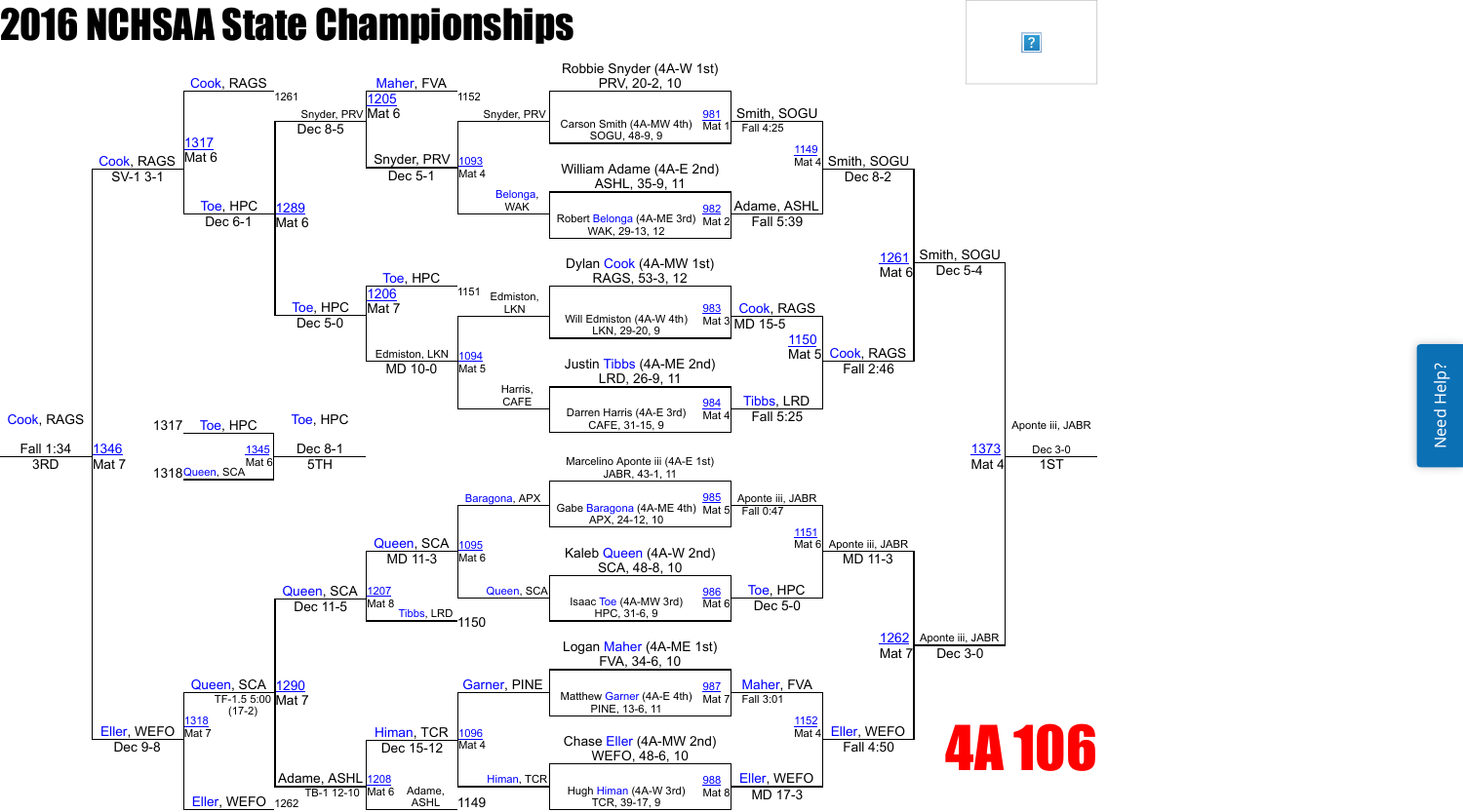

 $\boxed{?}$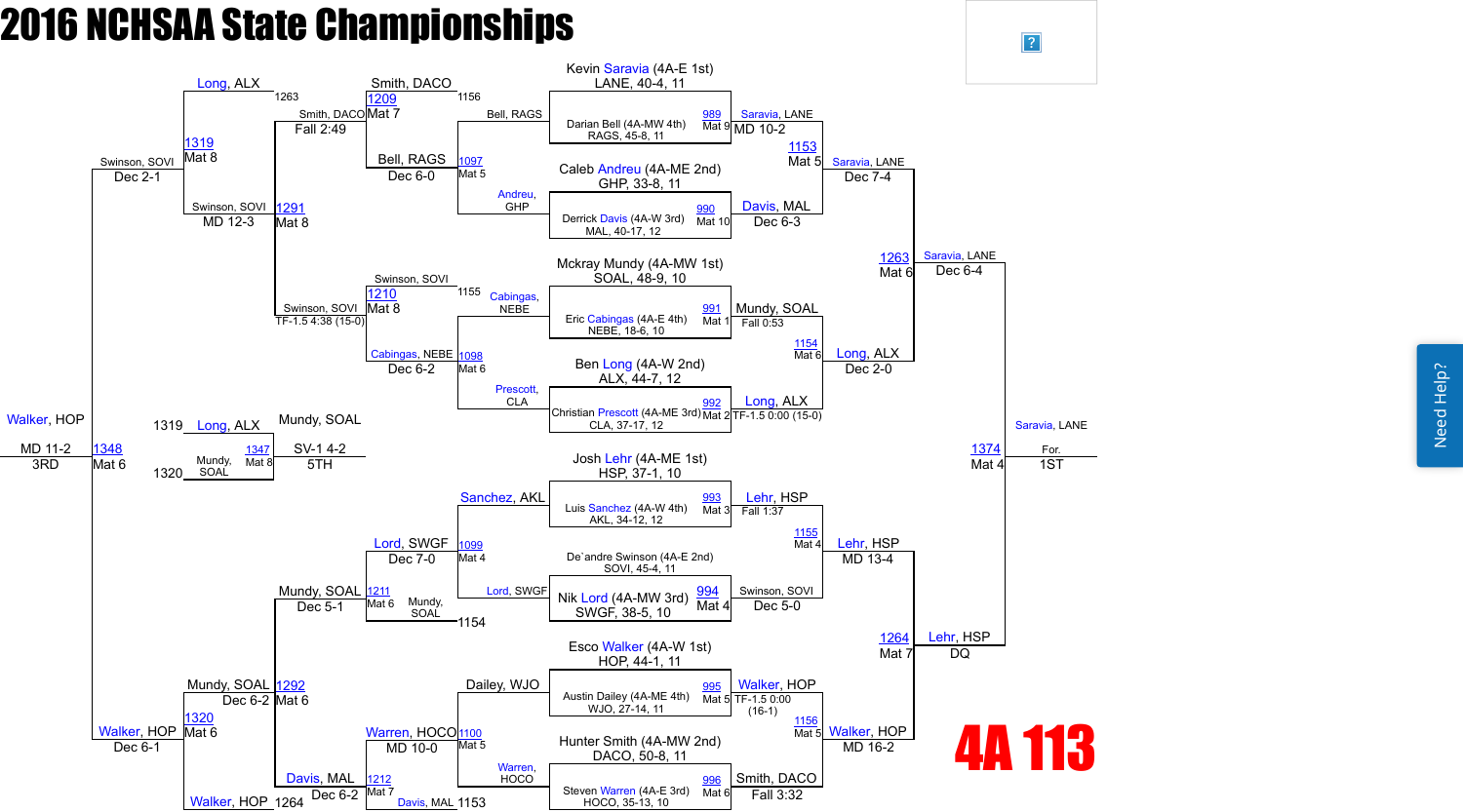

 $\sqrt{?}$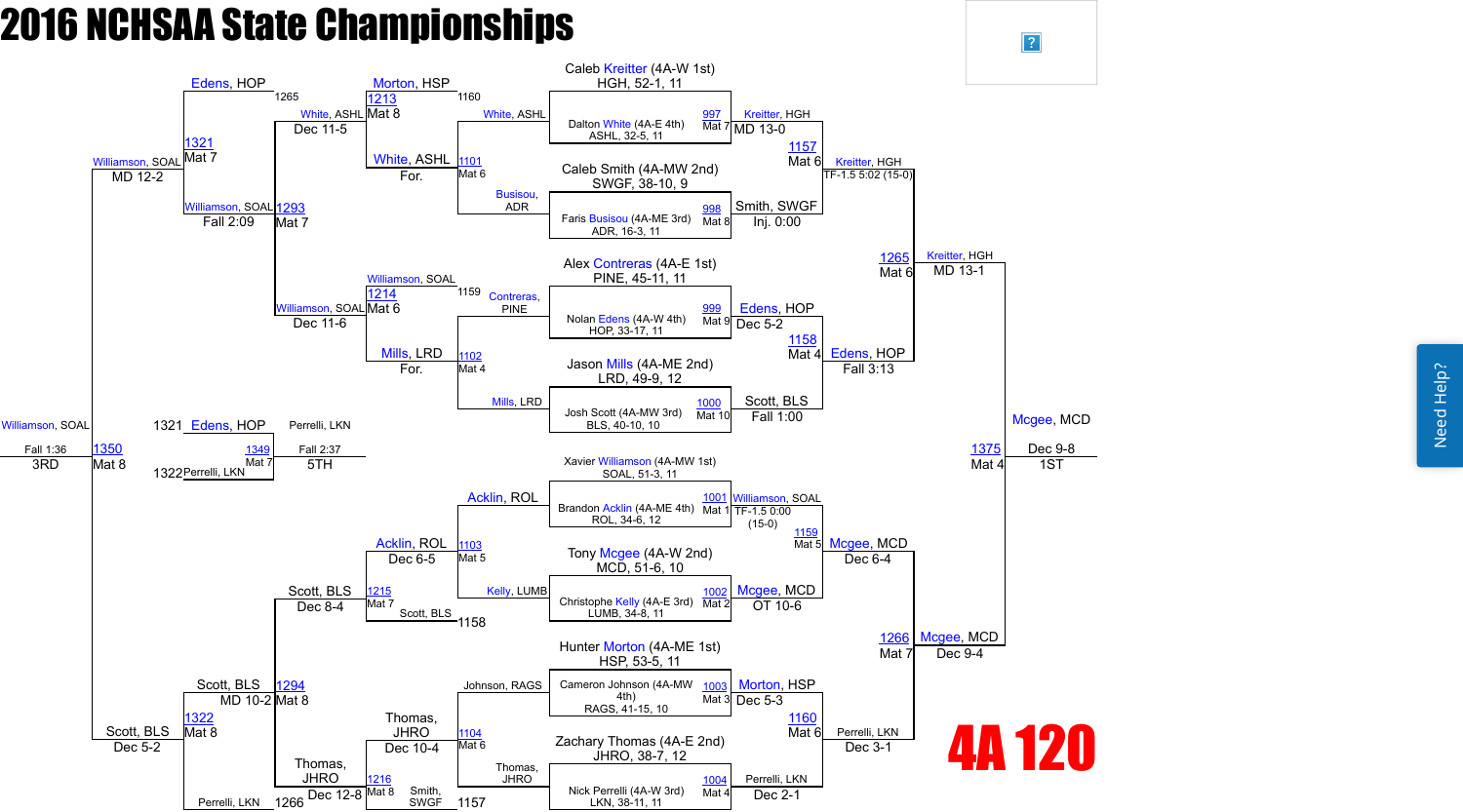

 $\vert$ ?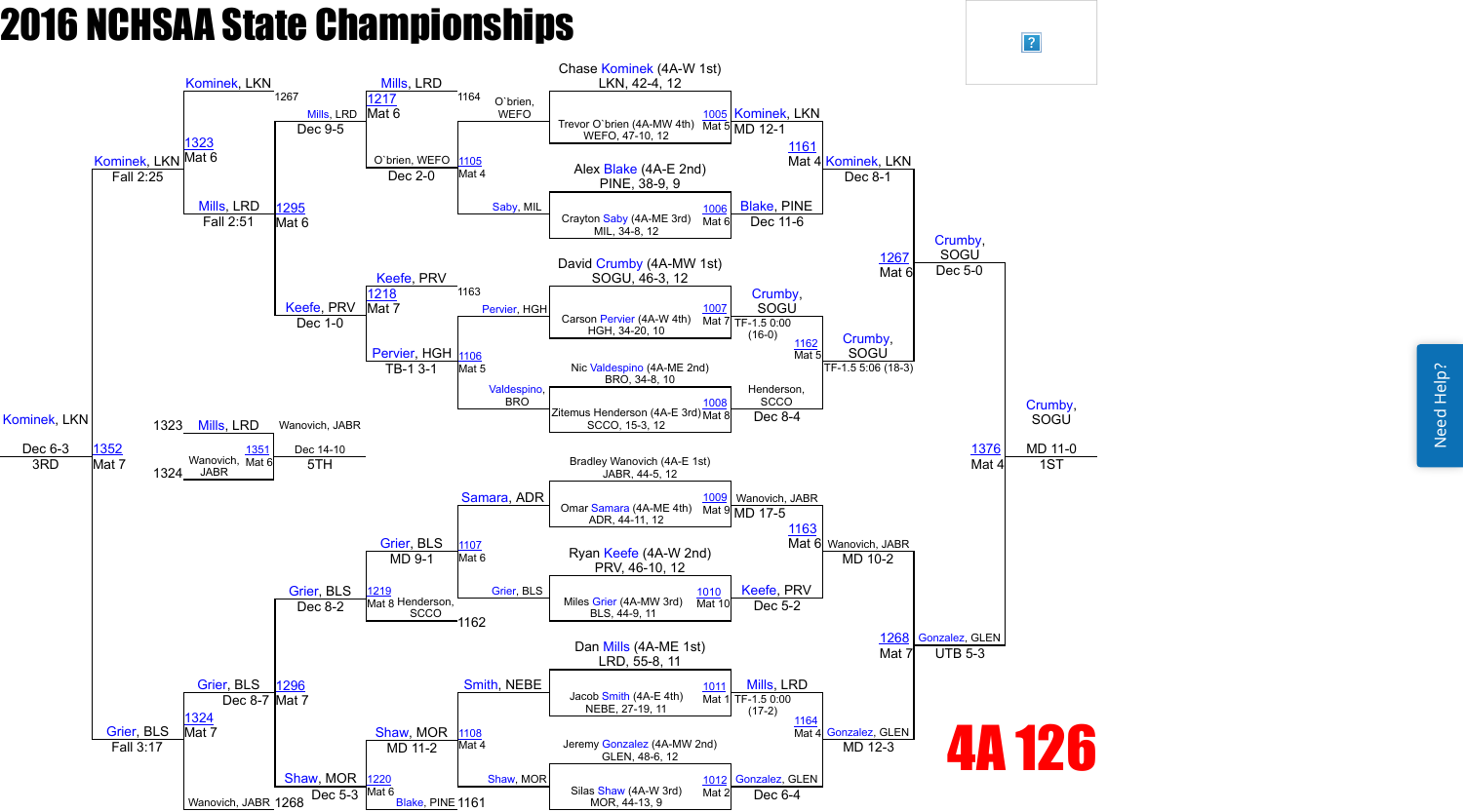

 $\overline{?}$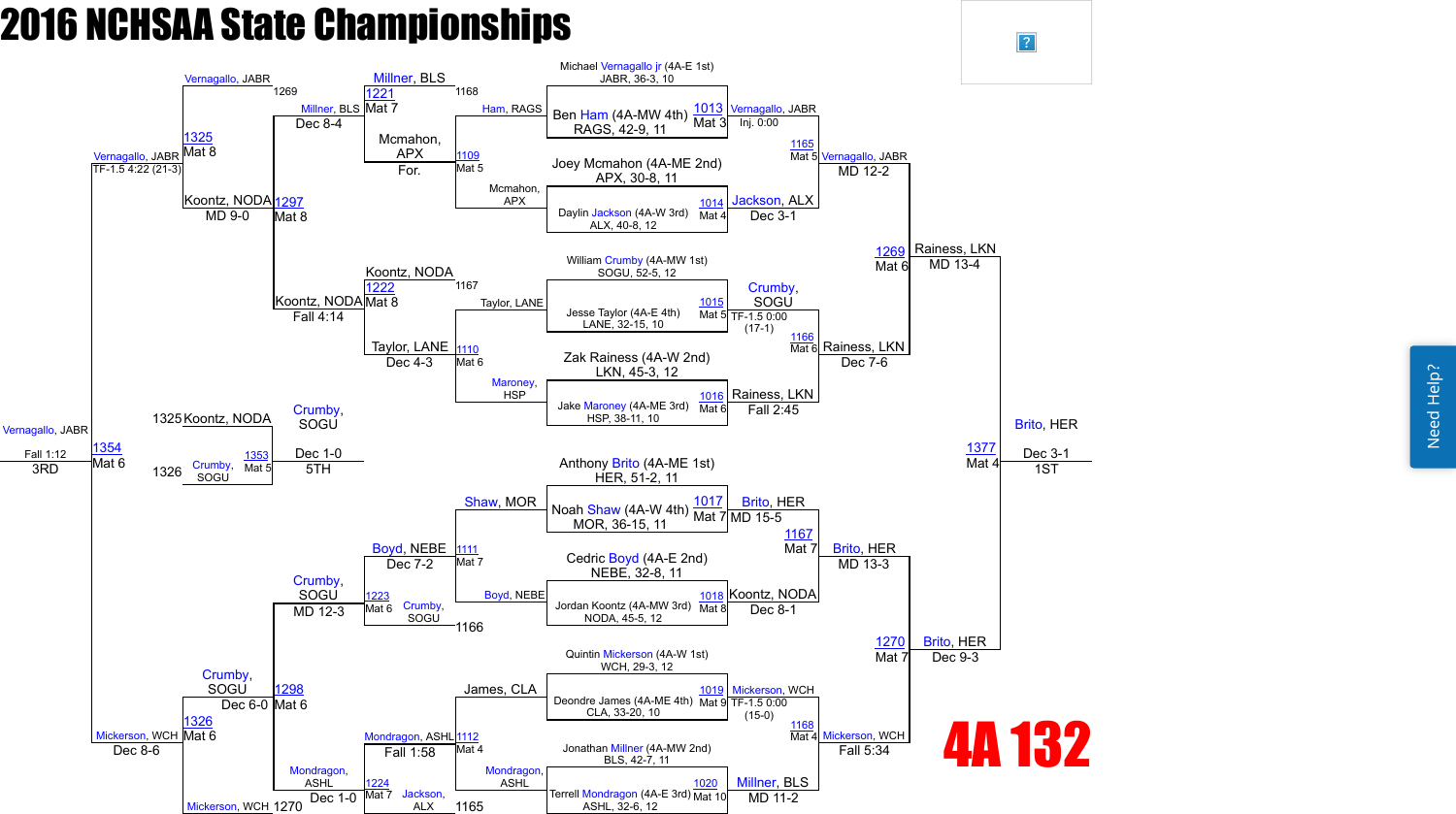Need Help? Need Help?



 $\boxed{?}$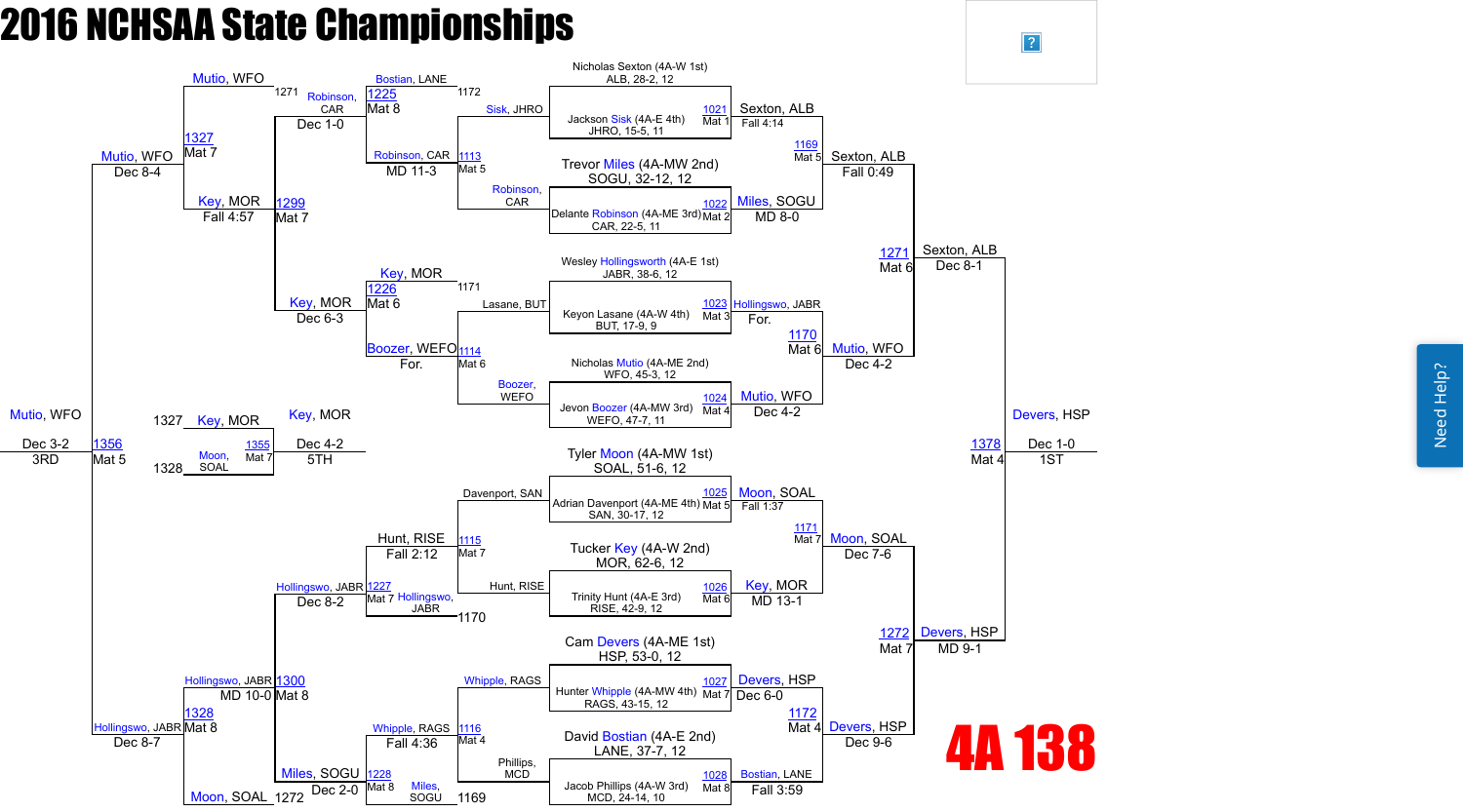

 $\sqrt{?}$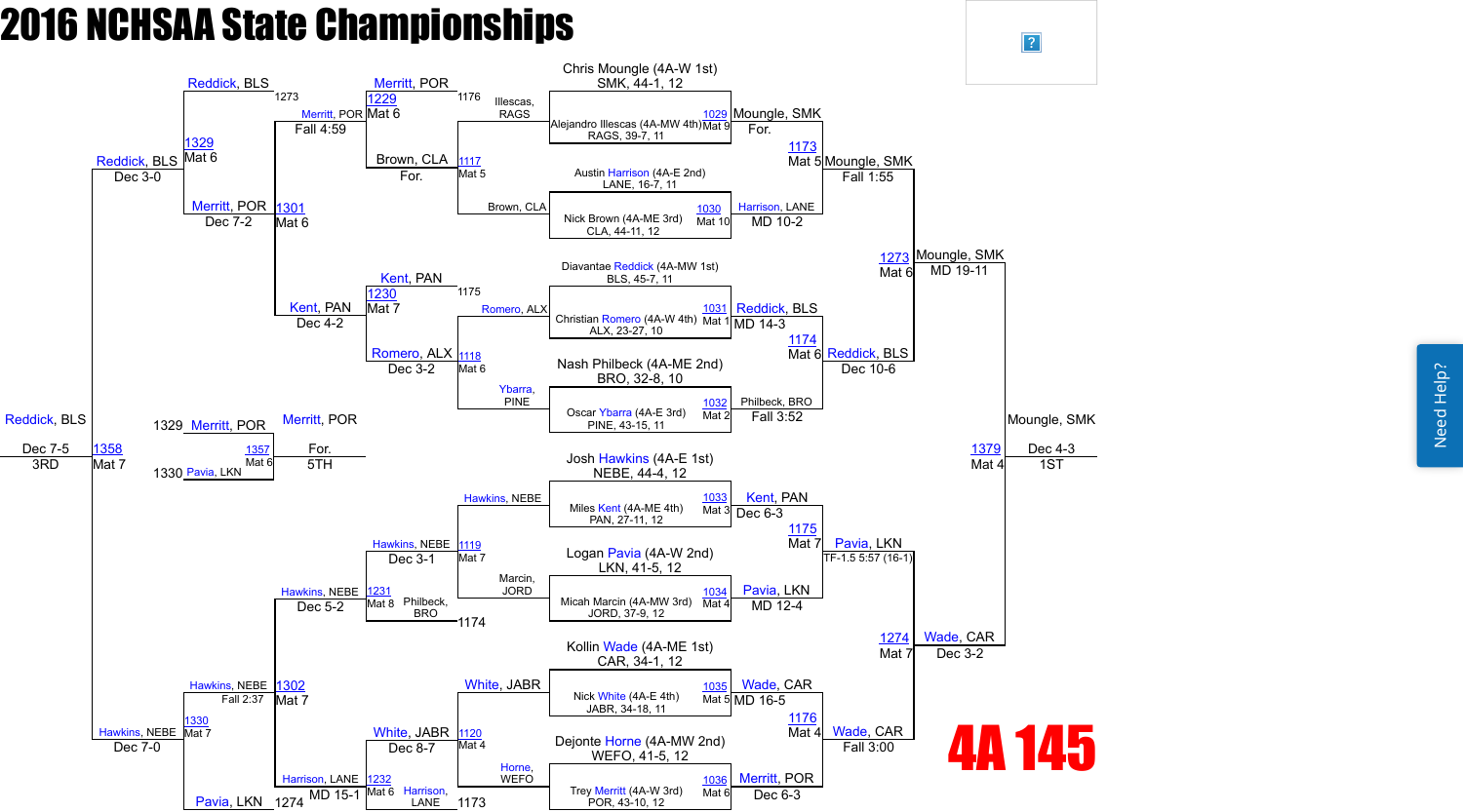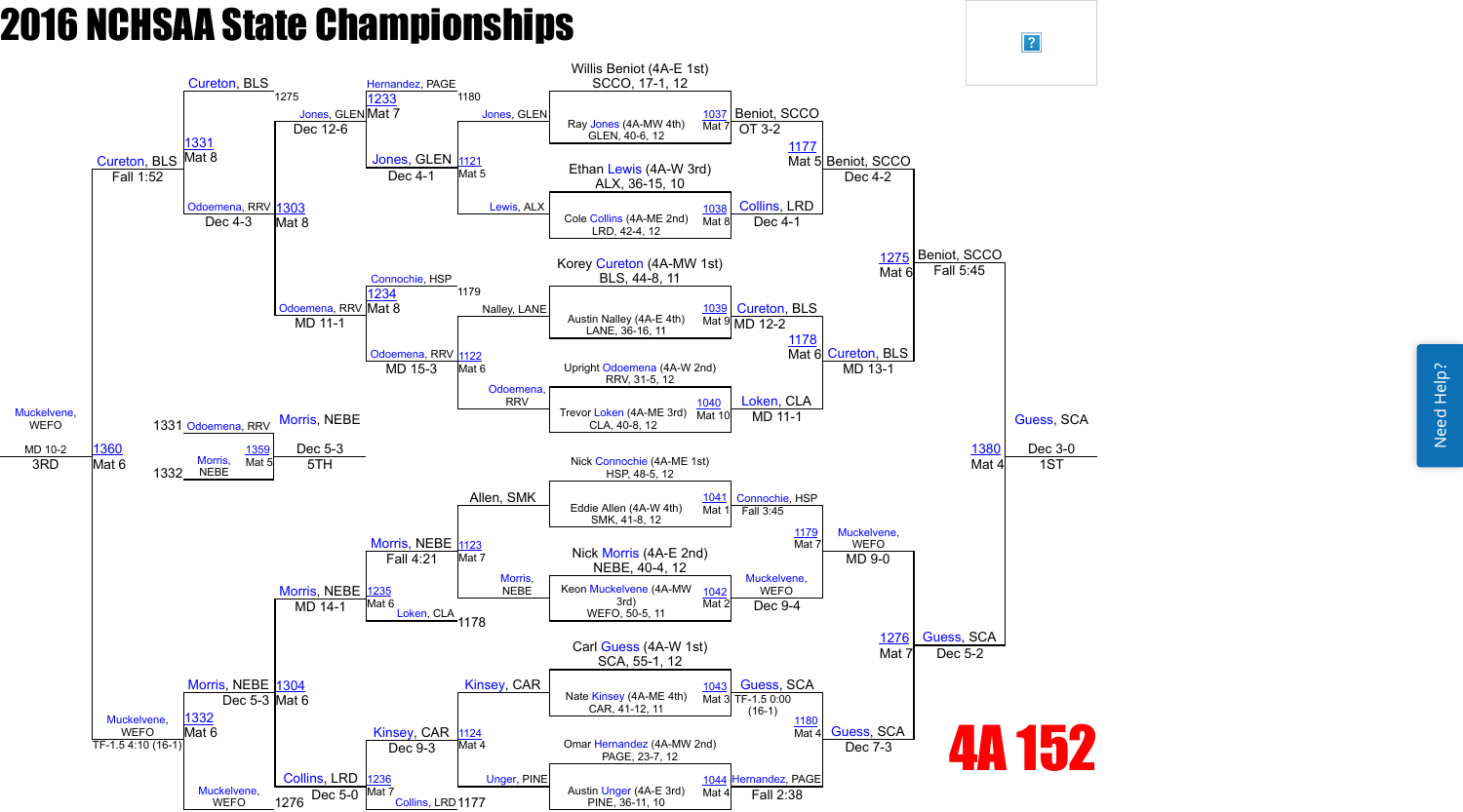Need Help? Need Help?



 $\sqrt{?}$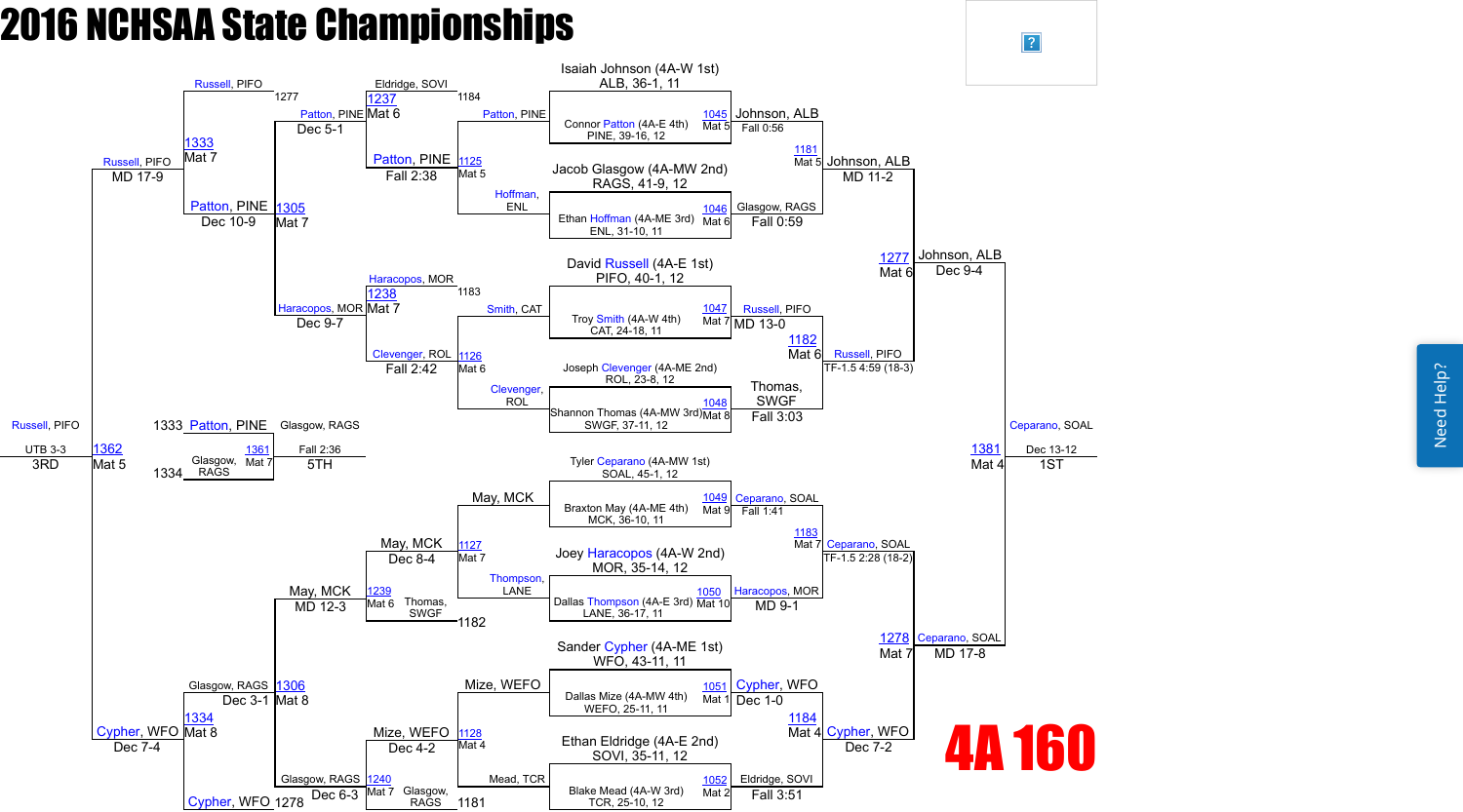

 $\sqrt{?}$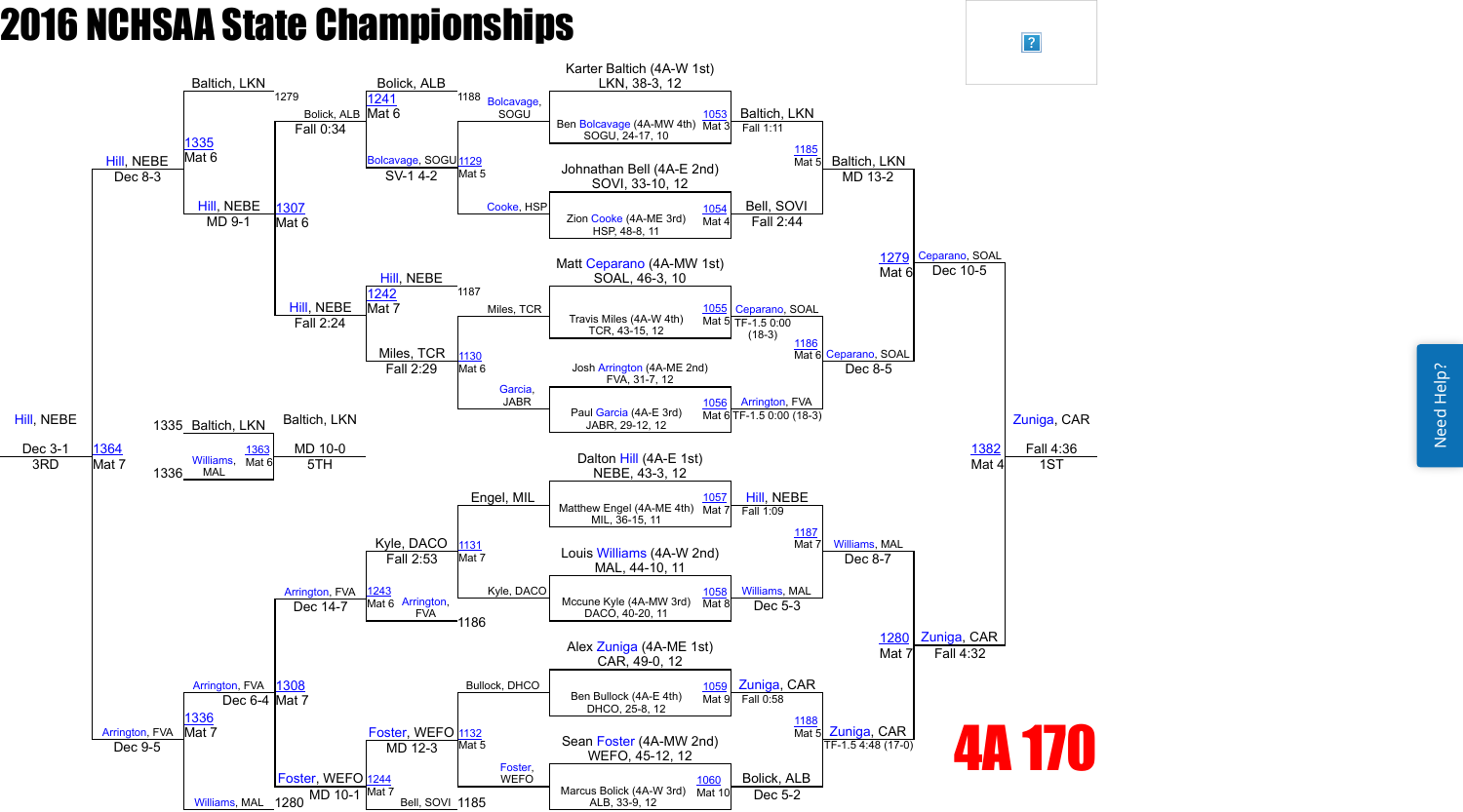

 $\vert$ ?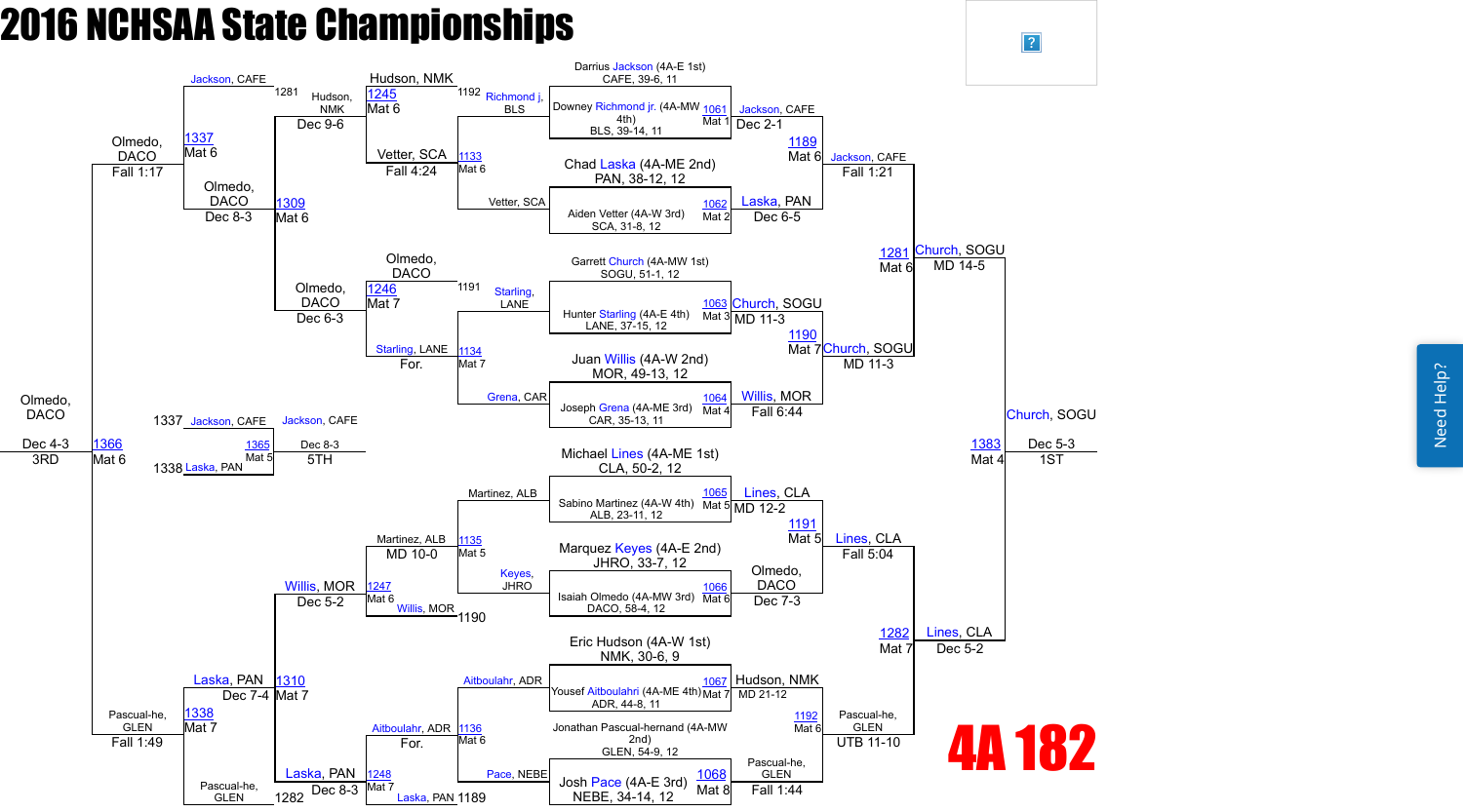Need Help? Need Help?



 $\vert$ ?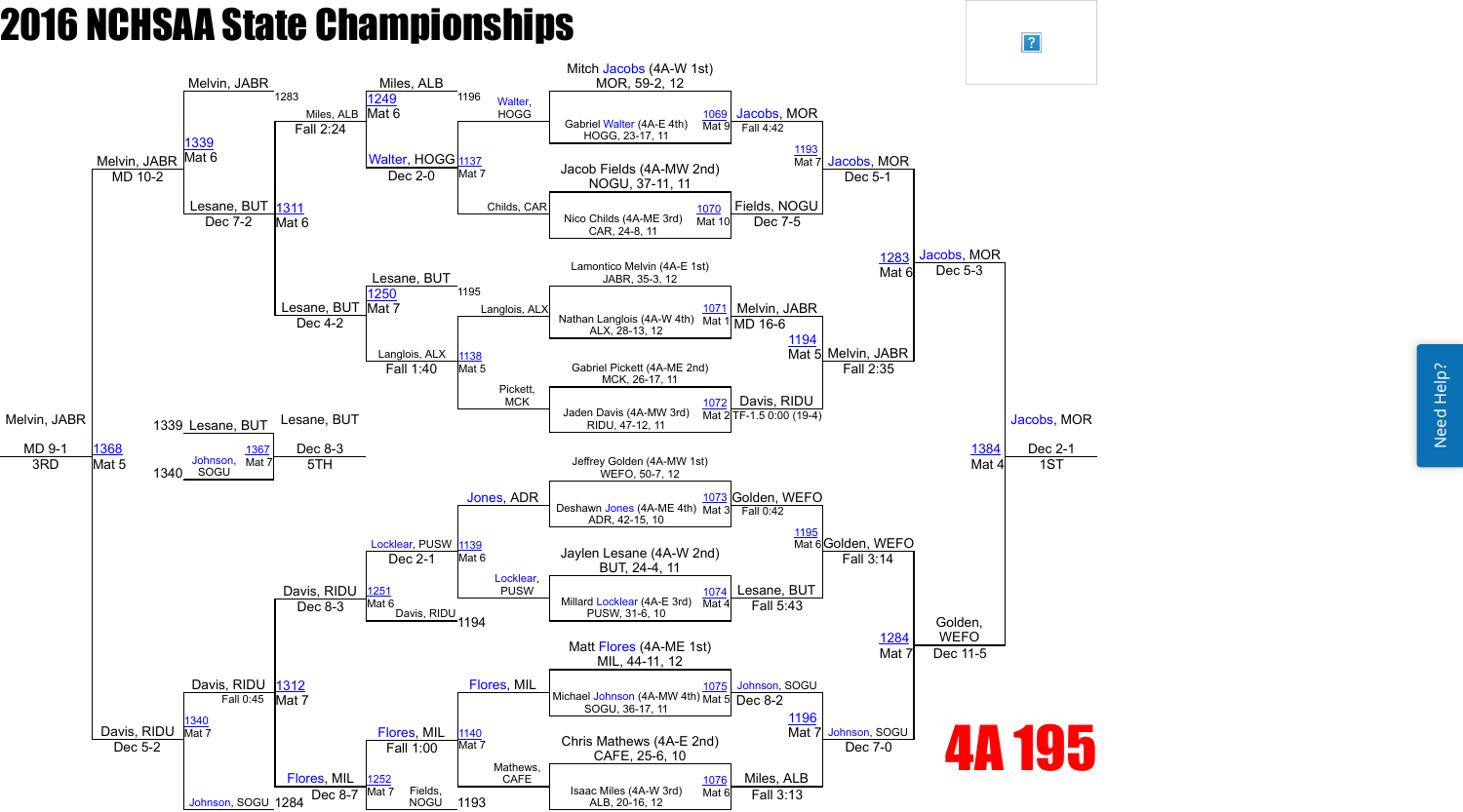

 $\sqrt{?}$